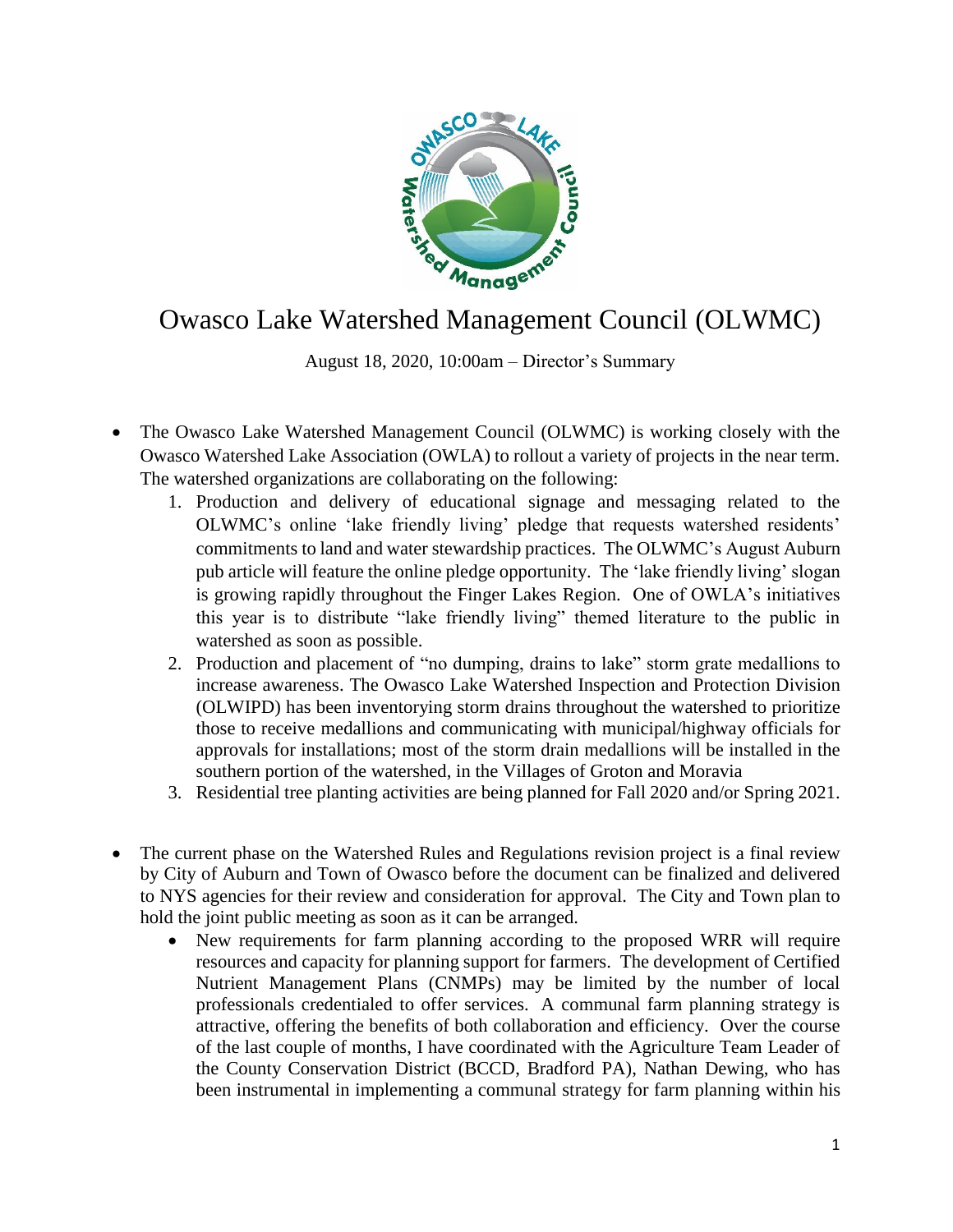community. We look forward to learned more about the successes and challenges associated with communal planning forums, and guidance on the needs of program development, at our September 15, 2020 OLWMC public board meeting.

- The Owasco Lake Watershed Inspection Committee (WIC) that oversees the OLWIPD met with our regional New York State Department of Environmental Conservation (NYSDEC) partners on Monday, July 27<sup>th</sup> to discuss regulatory jurisdiction and enforcement activities. Future meetings will be held more routinely (i.e., twice yearly) to maintain accountability and timeliness for the completion of action items, as well as the mutual commitment to watershed protection efforts. The NYSDEC Region 7 is responsible for regulatory enforcement of permitted facilities within the Owasco Lake Watershed, and the OWIPD acts as a local enforcement arm according to local watershed rules and regulations.
- Members of OWLA, Cornell Cooperative Extension (CCE) and other partners are working collaboratively with the OLWMC to coordinate Hemlock Woolly Adelgid (HWA) mitigation to help protect Hemlock trees within the Owasco Lake Watershed. We recognize the first step to advance this initiative through biocontrol (e.g., beetles, top down approach) or insecticide (bottom up approach) will require Hemlock tree and HWA inventories. Our group was fieldtrained August  $12<sup>th</sup>$  by CCE's Selma Rosenthal of the 'Hemlock Hunters' and has been enrolled with the Cornell University Hemlock Initiative and its Hemlock Hunters organization. The Owasco Hemlock Hunters Team will take on the important task of surveying, as completely as time, energy, land owner permission, and weather permit, the health of Hemlocks in the ravines of the Owasco Lake Watershed. Inventorying of the HWA is led by OWLA and will start with a focus on ravine areas in the southwest Owasco Lake Watershed.
	- Cornell Cooperative Extension's new 4H STEM Education Coordinator, Kim Oswald, met with OLWMC and OWLA leadership and expressed her willingness to assist with forthcoming watershed education and outreach programming opportunities.
- Harmful Algal Blooms (HABs) were reported for a second time this year at Camp-Y Owasco, on August  $6<sup>th</sup>$ . The beach was subsequently temporarily closed by the Cayuga County Department of Health. There have been few HABs observations for Owasco Lake to date in 2020, relative to other eastern Finger Lakes.
- An externally funded pilot project will use tributary level sensors to offer greater spatial information to monitor stream dynamics under a wide range of conditions, indicating locations that tend to surge following storm events that might be targets for restoration efforts. Furthermore, locations chosen for this project align with those selected as part of the Soil and Water Assessment Tool (SWAT) model development for the Nine Element Watershed Plan; flows and loads estimated from tributary levels measurements and concurrent nutrient sample collections can be used to calibrate and fine-tune the SWAT model in years to come. In June, we were informed the Cayuga County Highway Department supports the project and will help with level sensor installations throughout the Owasco Lake Watershed. Information on the project will be posted at each installation location. The team has agreed upon (1) pole mount installations within the county easement at five locations with metal culverts and (2) informational stickers identifying each unit as a water level sensor and sharing a web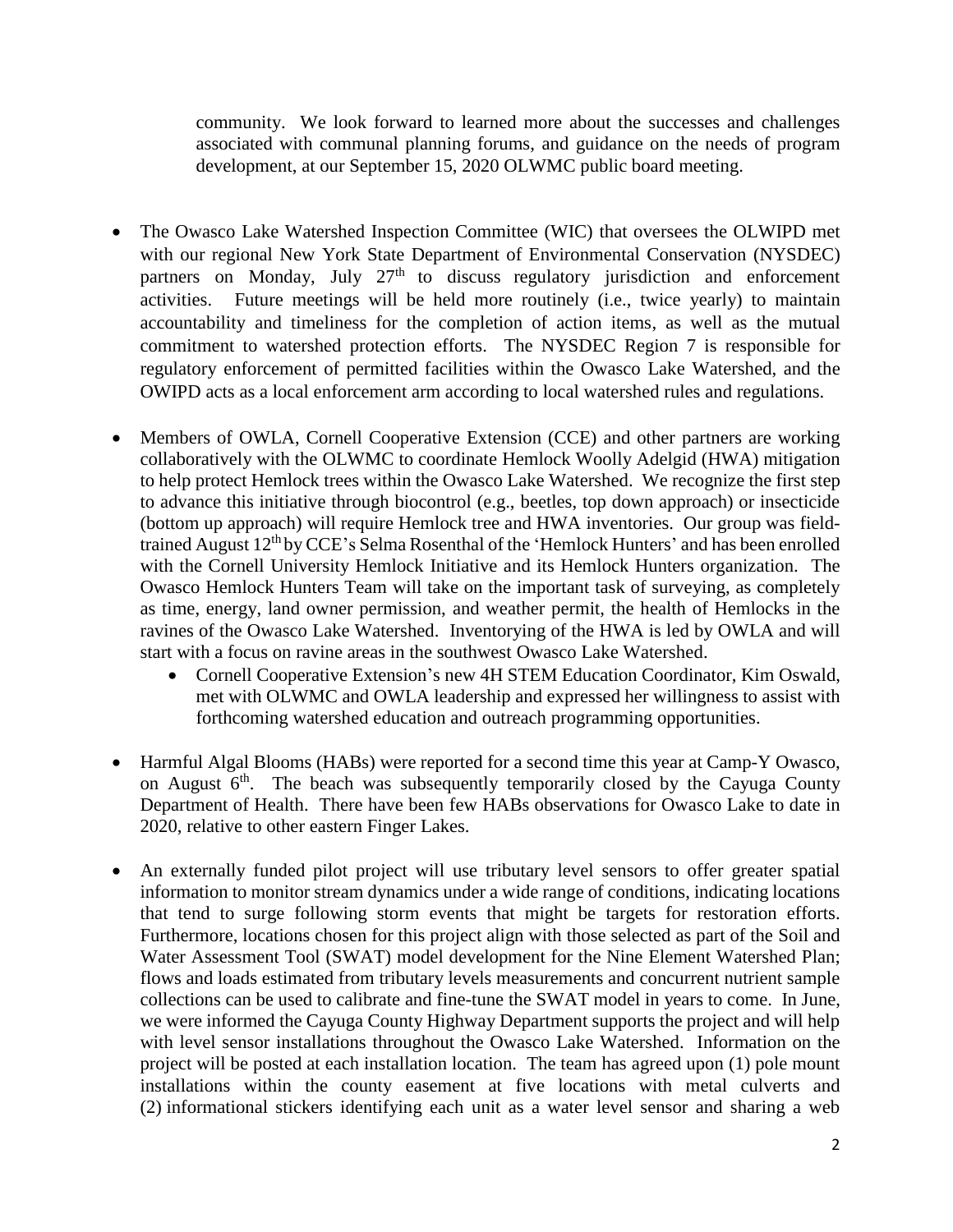address + QR code for more information. The lead implementation group, Hyfi, is finalizing securing permits and deployment schedules. They have permission to deploy sensors with Cayuga County Highway Department at five sites and the Town of Groton at 1 site. Cayuga County Planning is double checking to make sure we do not require a permit to install at six Owasco Flats locations. Hyfi, while continuing to pursue permission for installation at three sites in Sempronius, Town of Owasco, and Tompkins County, has reached out to NYSDOT Region 3's permit specialist. NYSDOT 3 has offered us a list of questions and concerns to address as well as an initial permit application. Hyfi is currently reviewing their requirements and drafting responses to their inquiries; NYSDOT has indicated that we will fill out a separate permit app for each of the 10 sites. The level sensors are in the final stages of testing, and the deployment team is eager to begin installations. We are looking forward to beginning deployment in New York by early to mid-September.

- NY Assembly Bill: A08349 passed in the NYS Assembly earlier this year, has gone through committee, and the bill passed the NYS Senate (NY Senate Bill: S05612) on July 21<sup>st</sup>. It has now been returned to the Assembly. Once it passes the Assembly, the Governor will have to sign it for it to become law. We are watching the progress of this bill closely and have been strong advocates of the process through engagement with local and regional government representatives. With this bill signed into law, the OLWMC will have achieved the tributary permitting protections originally sought through petitioning for watershed tributary reclassification, but instead gained through regulatory protections advanced at the state level. Once signed into law, widespread Class C watershed streams will require the same protections (through project permitting) as streams with higher classifications.
- Over the course of this year, the OLWMC was awarded/approved for:
	- \$1500 grant from the Emerson Foundation for the purchase of a physical water quality model, an educational tool to be used for outreach at forthcoming watershed events (e.g., Conservation Field Days) and within a classroom setting.
	- \$4950 for the purchase of a Portaboard© trailer associated with a proposal for Aquatic Invasive Species (AIS) education submitted through the Finger Lake Partnership for Regional Invasive Species Management (PRISM) and intended to help reduce the continued spread of AIS within Owasco Lake. The Portaboard© will offer portable AIS signage that will offer flexibility for its usage at events and lake access locations. There exists signage at Emerson Park, but lake-wide boat launches and access locations coverage is lacking. Improved coverage with signage at all lake access locations prioritizes public awareness and education on prevention measures for reducing the spread of invasive species that have been shown to adversely affect the lake and drive harmful algal blooms (HABs).
	- ~\$47,000 in the form of a Payroll/Paycheck Protection Program Loan. We are currently working through administration activities involved with loan forgiveness as part of this program
- In early August, we were informed we will not be awarded funding for either of two project proposals submitted through the Great Lakes Sediment and Nutrient Reduction Program (GLSNRP) earlier this year. Further we were not awarded funding for a OLWMC/OWLA